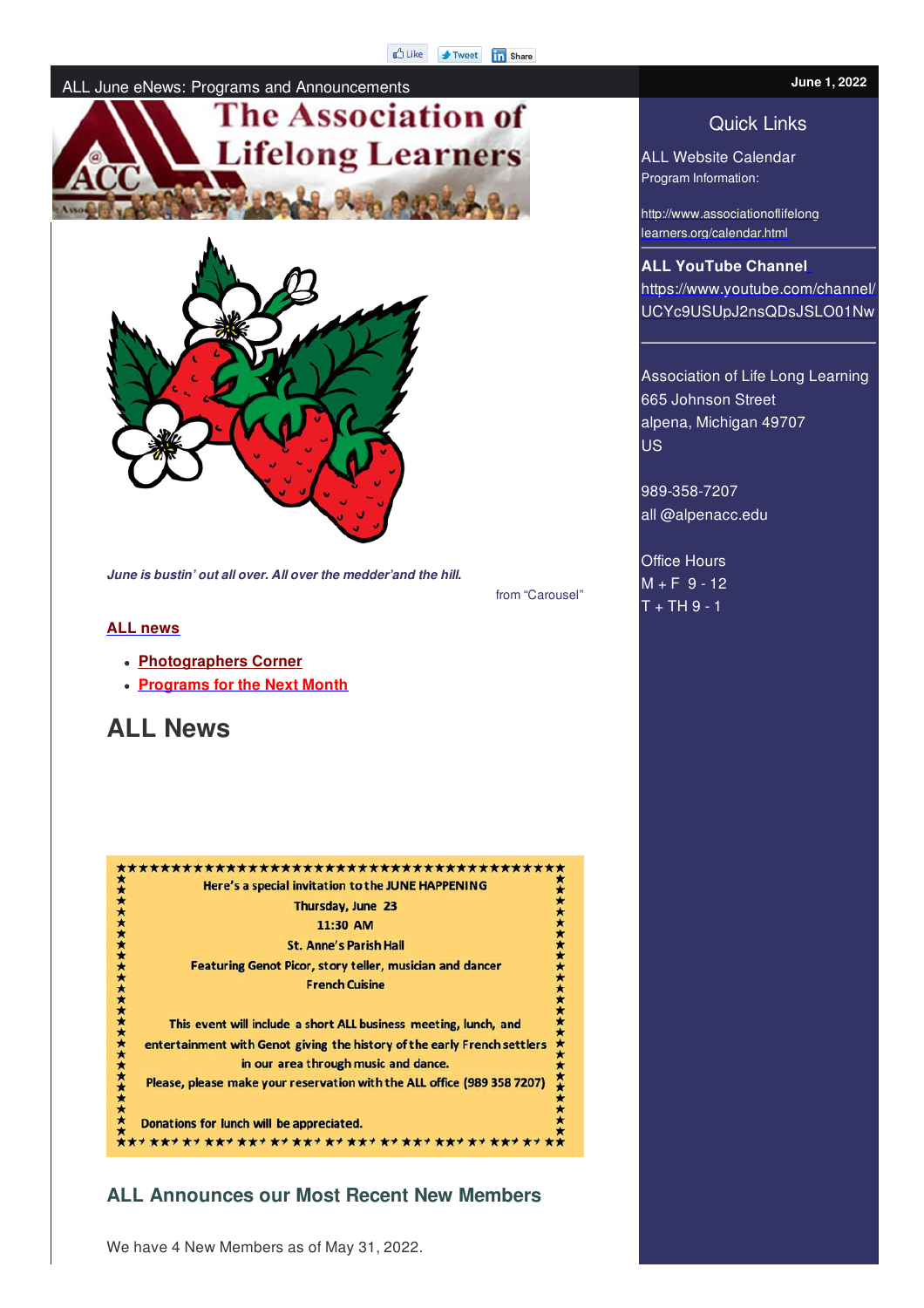- Janet Coopes
- Lynn Fields
- Vickie Fields
- Cathy Meske
- **Photographers Corner**



ALL president and Queen of the evening, Judy Nichols dancing with Genot Picor at a recent Rogers City program. Picor will be with us during our Annual Meeting for more fun!

zn m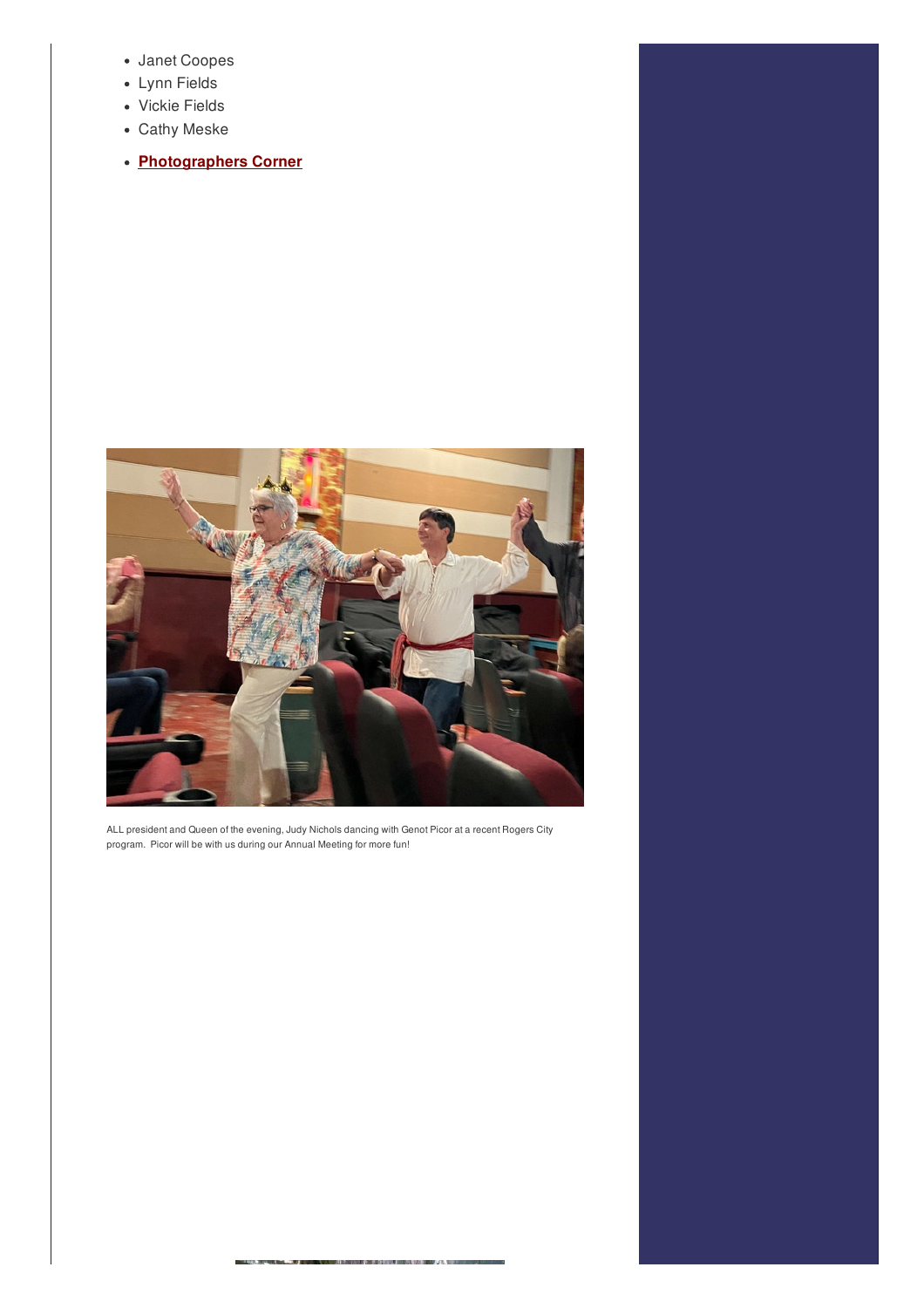

A crack in the earth seen during the sink hole walk.



The sink hole



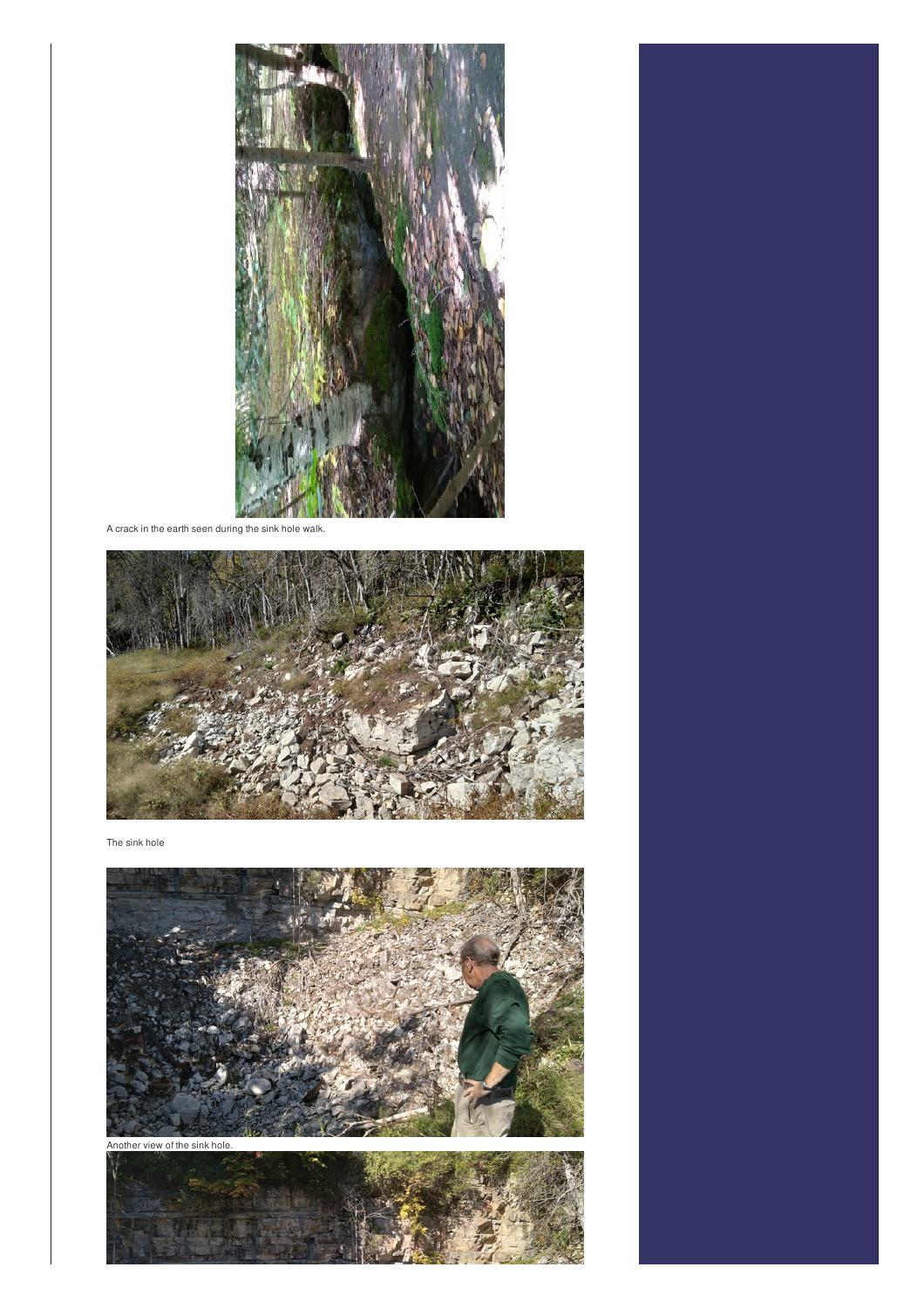

another picture of the sink hole.

Back to the Top

# **June PROGRAMS**

# **GUIDED WATER PADDLE TOUR OF THE ALPENA WILDLIFE**

# **SANCTUARY**

#### **THURSDAY, JUNE 2 2:00 PM**

(Rain date is Friday, June 3 at 2:00 PM)

From a kayak or canoe explore many places in the Alpena Wildlife Sanctuary, our in-town wildlife sanctuary, including special out of the way places only seen from the water. Discover some of the nature and wildlife that abounds in our midst. Guided by Tom Orth, we will also talk some about photography opportunities in the Sanctuary. For June, we will start from the kayak/canoe launch at Duck Park at the corner of Chisholm street and Long Rapids Road. Kayak rentals could be arranged through https://alpenapedalandpaddle.com there at Duck Park. If you bring your own kayak, we will be taking care to clean them thoroughly for any invasive species that might be hitching a ride out.

**Tom Orth** is a member of the Alpena Wildlife Sanctuary Board, the city of Alpena board that cares for the Sanctuary, helping to preserve it and maintain it as a spot for quiet recreation in the midst of Alpena. He has been paddling on the waters of the Sanctuary for nearly 16 years and seriously photographing there the last few. When not on the water, he is the pastor of Grace Lutheran Church in Alpena.

## **INFORMATION, DISINFORMATION, AND PROPAGANDA**

#### **MONDAY, JUNE 6 1:30 PM**

#### **M. Briggs Ctr (in person and Zoom)**

Coordinator: Linda Jewell Phone: 989-340-1137 Zoom host: Ron Young Zoom connection**:** Meeting ID: 875 1990 8139 Passcode: 917839

What is the difference between information, disinformation and propaganda? Where does "fake news" fit in? How has the digital age changed the way we receive (and send) information? All too often, exchanges among individuals and groups deteriorate into character assassination, smear campaigns, and abuse. This presentation will explore these questions and some of the physiological motivations that drive the trend to divisiveness in America.

**Rocky Roland** is a retired USAF colonel, having spent 27 years in the Air Force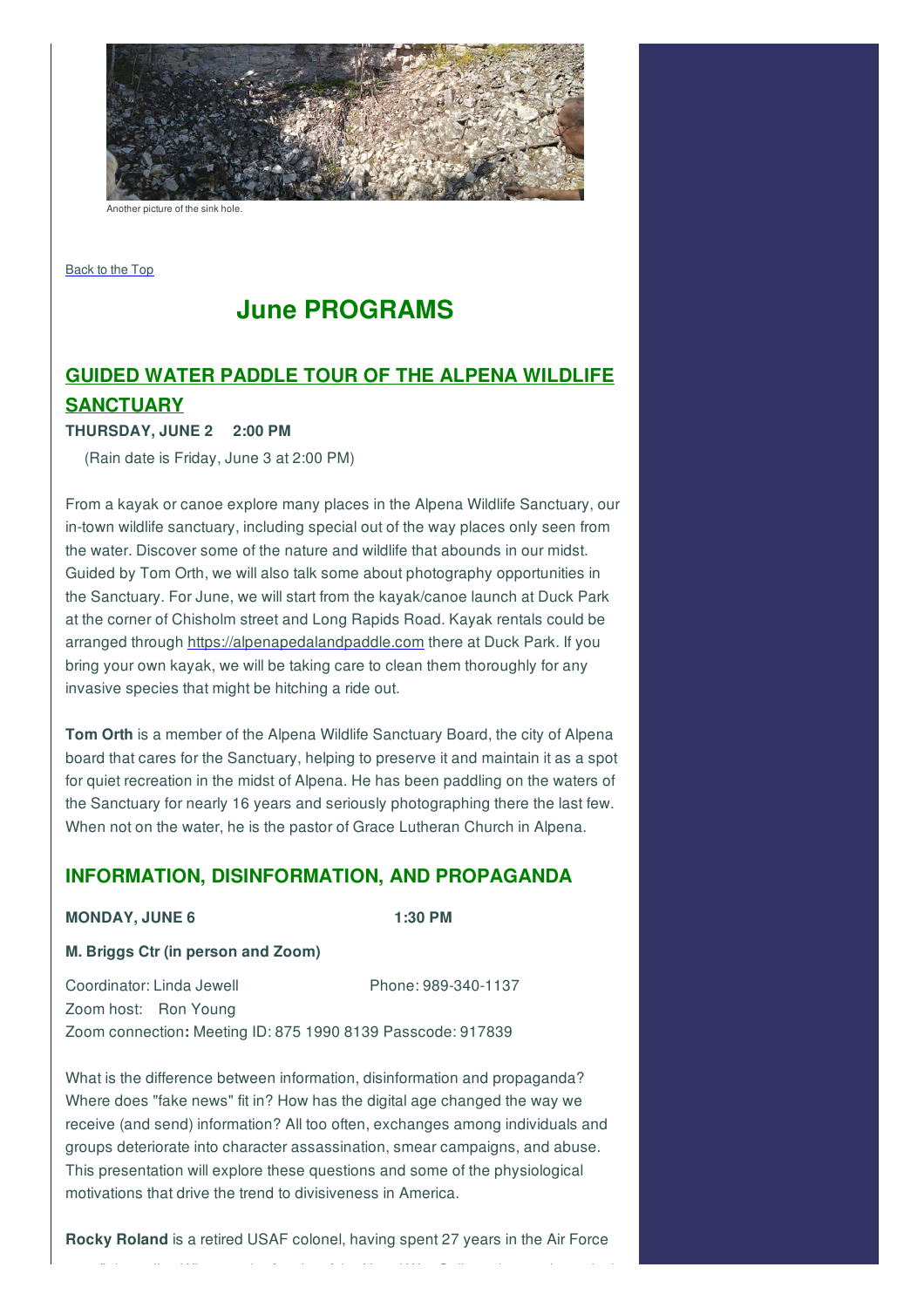as a fighter pilot. When on the faculty of the Naval War College, he taught tactical and operational planning as well as Effective Writing. Rocky is a frequent presenter for ALL, giving many talks on travel experiences and recently on more arcane topics like "Mosquitoes", "Neologisms", and "Maslow's Hierarchy of Needs". He loves to study, research and share his findings and ideas with ALL.

# *SWEATT V. PAINTER:* **THE 1950 INTEGRATION OF PROFESSIONAL EDUCATION IN TEXAS\ TUESDAY, JUNE 7 2:00 PM**

#### **M. Briggs Ctr ( Zoom only)**

Coordinator: Moe Brown Phone: 989-464-3865 Zoom host: Mark Kinney Zoom connection**:** Meeting ID: 829 2952 5463 Passcode: 554507

Many people know about the 1896 *Plessy v. Ferguson* US Supreme Court decision upholding segregation and the 1954 *Brown v. Board of Education* decision overturning it. Not so many know the story of Heman Sweatt, a black teacher who in 1946 applied to the University of Texas Law School. After his application was denied solely on the grounds of race, NAACP Attorney Thurgood Marshall helped with advancing his case to the Supreme Court. Paving the way for *Brown*, the Court unanimously ruled the equal protection clause of the 14<sup>th</sup> Amendment required Mr. Sweatt to be admitted.

**Stan Joynton**, himself a UT Law grad, recently retired from practice of estate planning and probate law in San Angelo, Texas. His main claim to fame is that older brother who hung around ACC for a few years. Stan and his wife Lynne are parents of two adult daughters.

# **LOST ON LAKE HURON**

#### **TUESDAY, JUNE 7 6:30 PM**

#### **M. Briggs Ctr ( in person and Zoom)**

Coordinator: Linda Jewell Phone: 989-340-1137 Zoom host: Ron Young Zoom connection**:** Meeting ID: 831 0105 5942 Passcode: 112862



The Daniel J. Morrell split apart and sank in a November storm in 1966 on Lake Huron, leaving only one survivor to tell her story. Come hear the history of a ship that made Great Lakes history and one man's incredible tale of

survival.

**Jeff Thomas** is a local history teacher and part time Great Lakes sailor,. He draws on both experiences to tell the story of Great Lakes shipwrecks. He finds the small details that bring the stories to life in a story-telling experience that puts the viewer "in the moment" of these dramatic tales.

**SUMMER READING RECOMMENDATIONS FOR ALL AGES THURSDAY, JUNE 9 2:00 PM**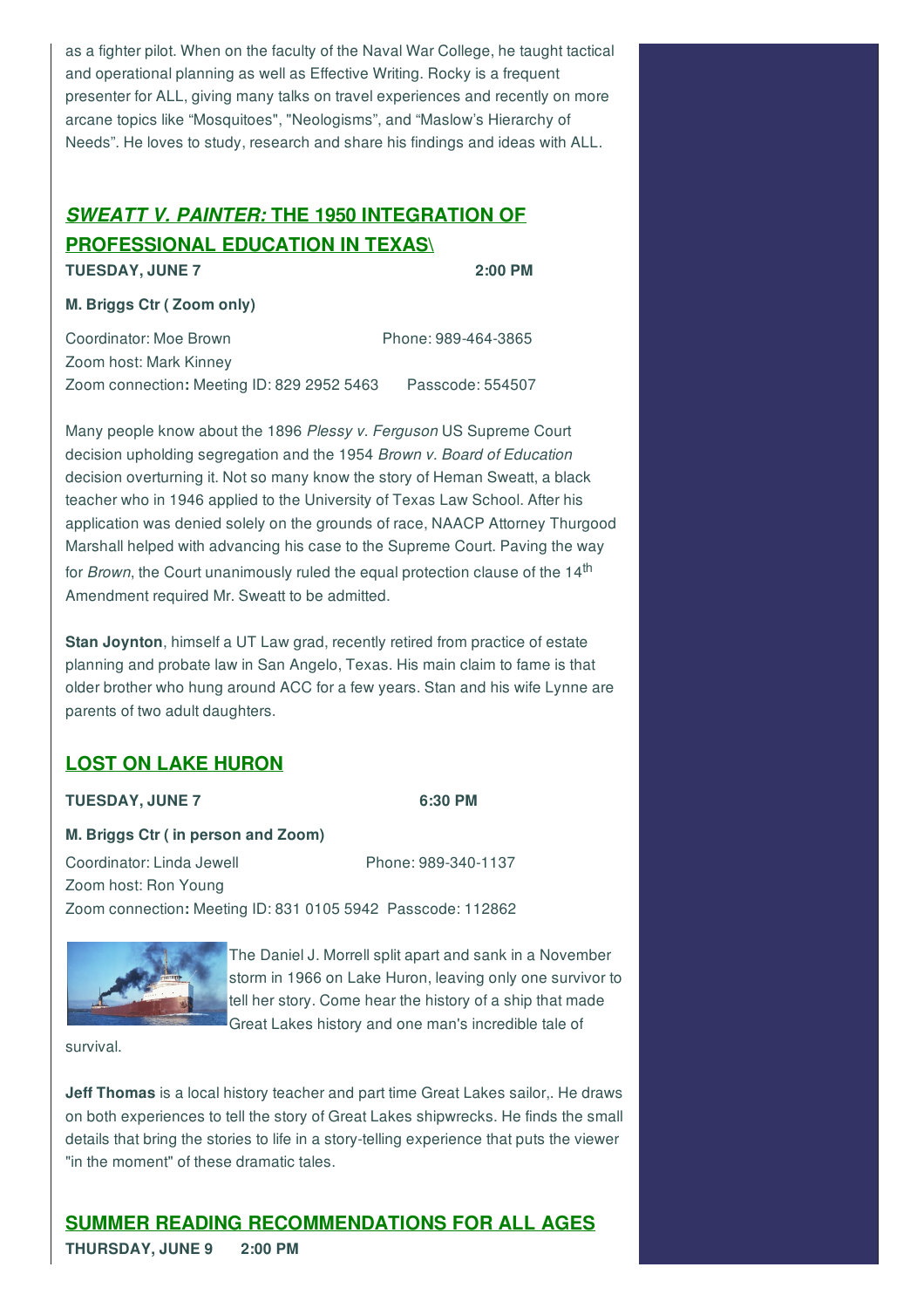#### **M. Briggs Ctr (in person and Zoom)**

Coordinator: Debra Brisch—989-340-0329 Zoom host: Judy Hompstead Zoom connection**:** Meeting ID: 893 1536 3695 Passcode: 576604

Join two librarians from the George N. Fletcher Public Library – assistant director, Jessica Luther, and children's librarian, Sara Grochowski - as they share recommended summer reads for adults, teens, and children! Over the past two to three years, many excellent books have been missed by readers due to pandemic restrictions in bookstores and libraries and because of supply chain delays. Together, Luther and Grochowski will highlight some of the best books you may have overlooked, all perfect for exploring this summer!

**Sara Grochowski** was born in Alpena, Michigan, where she was raised to love books. After spending nearly a decade away for college and to begin a career in the book industry, working primarily as a nationally recognized children's

bookseller, she returned to Alpena in 2019. She is the Head of Youth Services at the George N. Fletcher Public Library. She's also a contributing writer for Publishers Weekly, the international news magazine of publishing and bookselling. She firmly believes in the importance of finding the right book for the right reader at the right time.

**Jessica Luther** is the Assistant Director of the George N. Fletcher Public Library where she oversees programming, the adult fiction collection, and general public services. Originally from the metro-Detroit area, she and her family moved to Alpena in 2015. She is an avid reader of pretty much everything and anything that holds her interest but her favorite book in the whole world is *A Prayer for Owen Meany*. Jessica is involved with both Thunder Bay Theatre and Alpena Civic Theater and serves on various community boards and committees. In addition to reading, she enjoys reading on boats, reading on beaches, cooking, watching movies, and mixing craft cocktails.

## **ANATOMAGE TABLE DEMONSTRATION**

**MONDAY, JUNE 13 9:00 AM**

#### **ACC VAN LARE HALL ROOM 114 (in person only)**

Coordinator: Jan Kane Phone: 989 464 7107

Alpena Community College is very high tech when it comes to the education process. One new part of this technology is an Anatomage table. This allows students to see human anatomy in a very realistic manner without the need for actual dissection. Come take a peek inside the human body virtually through this demonstration!

**Terry McKenzie** graduated with his associate degree in nursing from ACC, and continued his education earning a Masters Degree from University of Michigan. He has been a part of the ACC nursing faculty for 2 years, and continues to work as a staff nurse in the MyMichigan Alpena Emergency Department.

# *"THE RIGHTEOUS MIND"*

**MONDAY, JUNE 13 1:30 PM**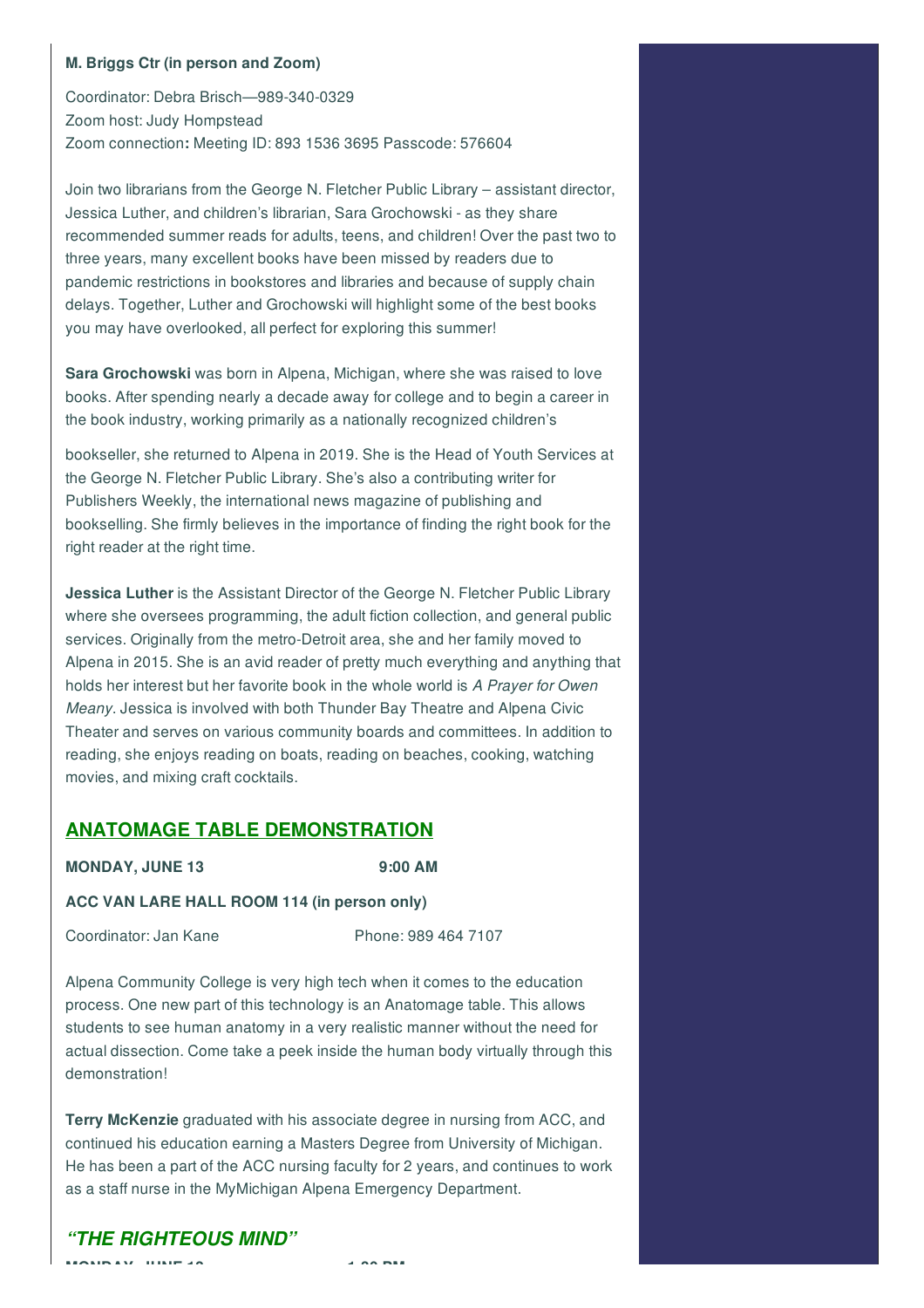#### **MONDAY, JUNE 13 1:30 PM**

#### **M. Briggs Ctr (in person and Zoom)**

Coordinator: Debra Brisch Phone: 989-340-0329 Zoom host: Tyler Winowiecki Zoom connection**:** Meeting ID: 815 2703 4527 Passcode: 133510

As America descends deeper into the polarization and paralysis, social psychologist Jonathan Haidt has done the seemingly impossible-challenged conventional thinking about morality, politics, and religion in a way that speaks to everyone on the political spectrum. He shows how moral judgements arise not from reason but from gut feelings, Haidt explains why liberals, conservatives, libertarians have such different intuitions about right and wrong, and demonstrates while each side is actually right about its central concerns. If you are ready to trade anger for understanding come hear what Bob has to say about *The Righteous Mind.*

**Bob Case** is a pastor emeritus from the First Congregational United Church of Christ and is beginning to enjoy his full retirement. He continues to offer thoughtful presentations giving ALL members much to consider and ponder.

## **SPRING BIKE RIDE**

.

| <b>TUESDAY, JUNE 14</b>                                | $9:30$ AM |                     |
|--------------------------------------------------------|-----------|---------------------|
| Coordinator: Bill Haase                                |           | Phone: 989 340 2123 |
| Meet at Herman Volger Conservation Area in Rogers City |           |                     |

The annual spring 16-mile ride explores Volger Conservation Area, Hoeft Park, Rogers City Marina and Forty Mile Lighthouse. The route is paved bike-way along Lake Huron and city streets. Lunch along the way will be part of the experience. Experienced bikers call this one of the most scenic biking routes in northern Michigan Helmets required. Bill Haase will contact riders with last minute details.

## **FOCUS ON FUN CAMERA CLUB**

**WEDNESDAY, JUNE 15 1:30 PM**

**M. Briggs Ctr (in person and Zoom)**

Coordinator: Jeanette Vredenburg 989 - 471 - 2997 Zoom host: Mark Kinney Meeting ID: 847 0459 7928 Passcode: 635146

Picture an informal monthly meeting where you share the joy of photography. From beginning photographers to experts, members have widely varying degrees of photographic expertise and experience and are willing to share their knowledge. The camera club focus for June is interesting things like flowers, close ups and macro photography, Memorial Day, and shots of the night sky if you get the chance. Come join us, you will be welcomed.

# **MOVEABLE FEAST at THE BLACK SHEEP PUB**

| <b>WEDNESDAY, JUNE 15</b> | 5:00 PM for dinner    |
|---------------------------|-----------------------|
| 113 South Second Alpena   | 6:00 PM entertainment |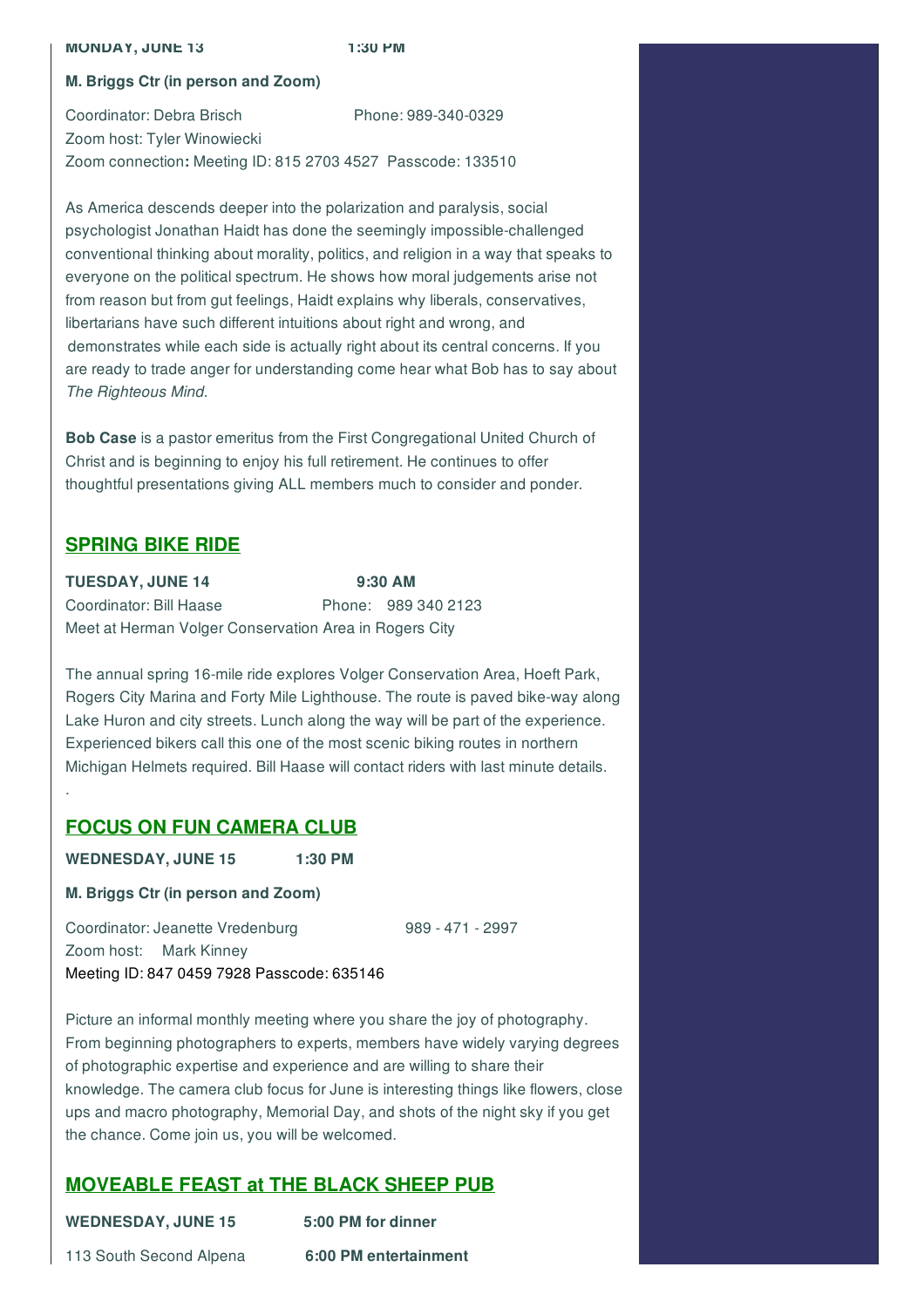Coordinator: Sue Nagy Phone: 989 736-7105

113 South Second Alpena **6:00 PM entertainment**

Here's an invitation for a special evening with dinner and entertainment. This English Pub has an American Twist, offering MI Craft and English Beers on Tap. Wednesday evenings feature Dr. T ( that's Tom Ferguson) . You will be treated to Jazzabilly, R&B, The American Songbook, plus the only song that was played by both his mother on her U.P. parlor piano and by Miles Davis. It's a great time to bring along a friend and introduce them to ALL. Just let either the office (989 358 - 7207) or Sue know that you are coming.

Back to the Top

#### **MUSICAL JOURNEY THROUGH SOUTH LOUISIANA**

#### *rescheduled*

| <b>THURSDAY, JUNE 16</b>   |                        | $2:00$ PM          |
|----------------------------|------------------------|--------------------|
| In person at Turning Brook | 300 Oxbow Drive Alpena |                    |
| Coordinator: Evelyn Londo  |                        | Phone: 989 595 244 |

Enjoy a musical journey through South Louisiana and experience its musical influence on the rest of the world. Sample Swamp Pop and Mardi Gras. Enjoy the culture and the history of the Cajun and Zydeco Bands.

**Don and Evelyn Londo** have spent three springs in South Louisiana experiencing the culture and music of the area. Their journey has included dance halls, auditoriums, jam sessions and Buck and Johnnies, Zydeco Breakfast.

Join with them and enjoy the Cajun Land's "Joie de vie (Joy of life) .

### **CELEBRATING TWENTY-FIVE YEARS**

| <b>TUESDAY, JUNE 21</b>                                                                                                                          | 2:00 PM             |  |  |
|--------------------------------------------------------------------------------------------------------------------------------------------------|---------------------|--|--|
| 348 Long Rapids Plaza                                                                                                                            |                     |  |  |
| Coordinator: Mary Jo Oke                                                                                                                         | Phone: 989-590-0633 |  |  |
| Thunder Bay Fyzical Therapy invites you to join them on a tour of their facility as<br>they celebrate 25 years of service to northeast Michigan. |                     |  |  |

**Katie Larsen** will lead the tour, giving information on the services provided and the different conditions that they treat. There will be time for questions and answers.

### **DEMYSTIFYING EXERCISE**

**FRIDAY, JUNE 24 10:00 AM**

#### **M. Briggs Ctr (in person and Zoom)**

Coordinator: Moe Brown Phone: 989-464-3865

Zoom host: Judy Hompstead Zoom connection**:** Meeting ID: 811 9260 7891 Passcode: 356622

Exercise is hard. There can be a lot of confusion around what should I be doing?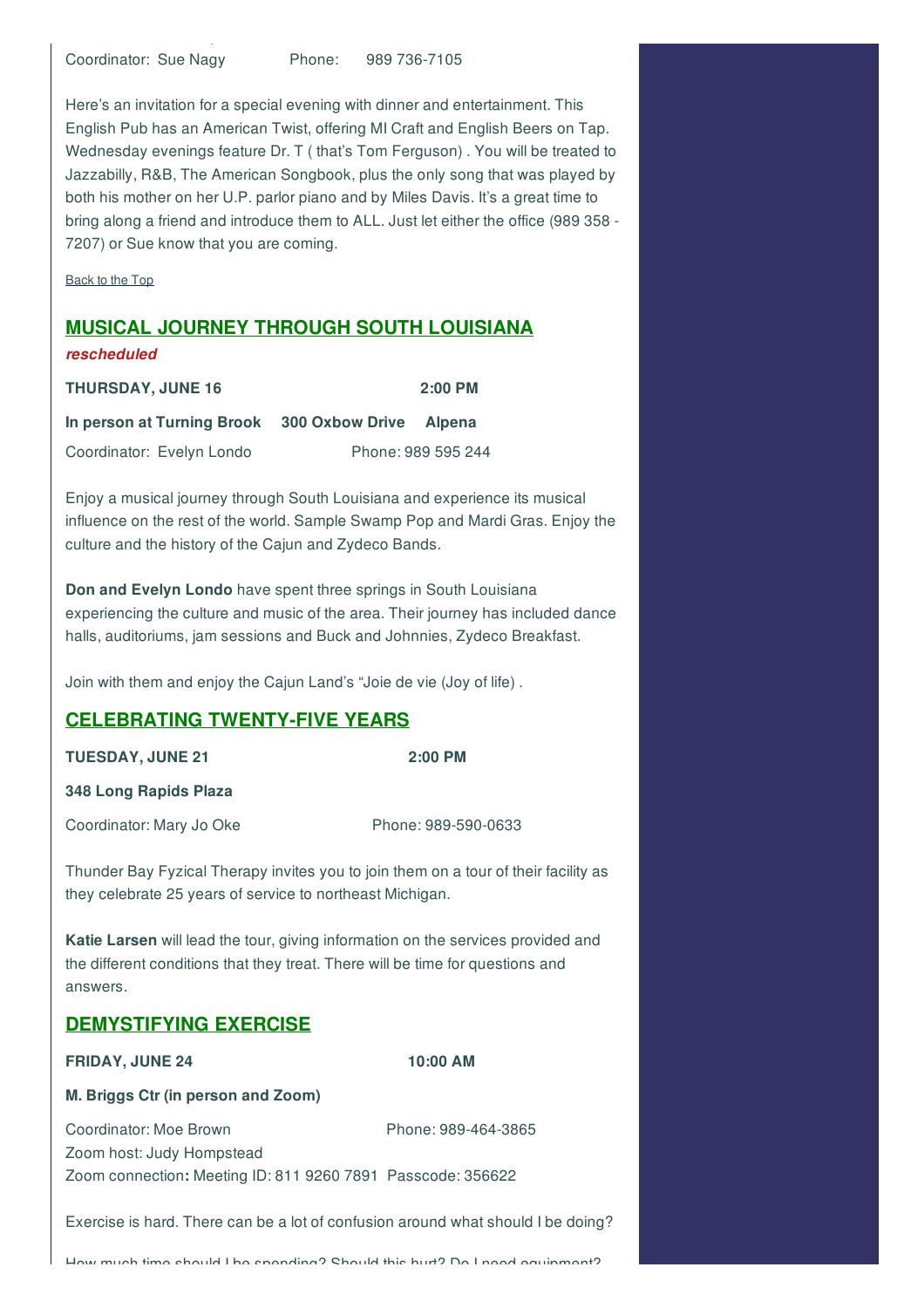How much time should I be spending? Should this hurt? Do I need equipment? Life is hard enough. Let's try to simplify exercise so we can do more and feel better. Andrew will take you through minimal recommendations and basic principles. Disclaimer: He will not be providing any specific exercise or be addressing specific medical concerns.

**Andrew Doubek** Is a physical therapist at Thunder Bay Fyzical Therapy and Balance Centers in Alpena MI. He earned his doctorate in physical therapy from the University of Michigan Flint in 2016. His special interests are in geriatrics, neuromuscular conditions, and fall prevention in clinical practice. Andrew participates in community outreach both with educational programs with local senior groups and a fall prevention class at the Alpena senior center. Andrew became a Geriatric Certified Specialist in 2020.

# **WHAT IS A TRUST? DO YOU NEED A WILL?**

**MONDAY, JUNE 27 10:30 AM**

**M. Briggs Ctr (in person only)**

Coordinator: Marcia Connolly 989-356-2582

Let's get back to basics to understand some important legal terms in family law. We will learn about wills, trusts, powers of attorney, in their various forms, and guardianship. This will be very helpful in planning for future family protections.

**Judy McFalda, Attorney-at-Law,** will present this very informative session. She has a busy private practice in Rogers City. Judy has been a long-term supporter of ALL.

# **SUNRISE SIDE CENTER, SUBSTANCE ABUSE DISORDER CENTER**

**TUESDAY, JUNE 28 1:30 PM**

**M. Briggs Ctr (in person and Zoom)**

Coordinator: Marcia Connolly 989-356-2582 Zoom host: Judy Hompstead Zoom connection**:** Meeting ID: 893 8626 5989 Passcode: 829894

Come learn about a long-serving but little-known program. It has been known as an alcohol treatment center but also treats other substance abuse for men and women. The referral process, court ordered versus voluntary admission, length of treatment, payment sources, treatment model, and staffing for male and female housing will be reviewed.

**Kathy Freel,** Program Director at Sunrise Center, has worked there for 7 years, also serving as a certified alcohol and drug counselor and clinical supervisor. She brings a background in education as well to her management of their two locations.

# **REAL ESTATE NEWS, TRENDS AND ISSUES**

**THURSDAY, JUNE 30 2:00 PM**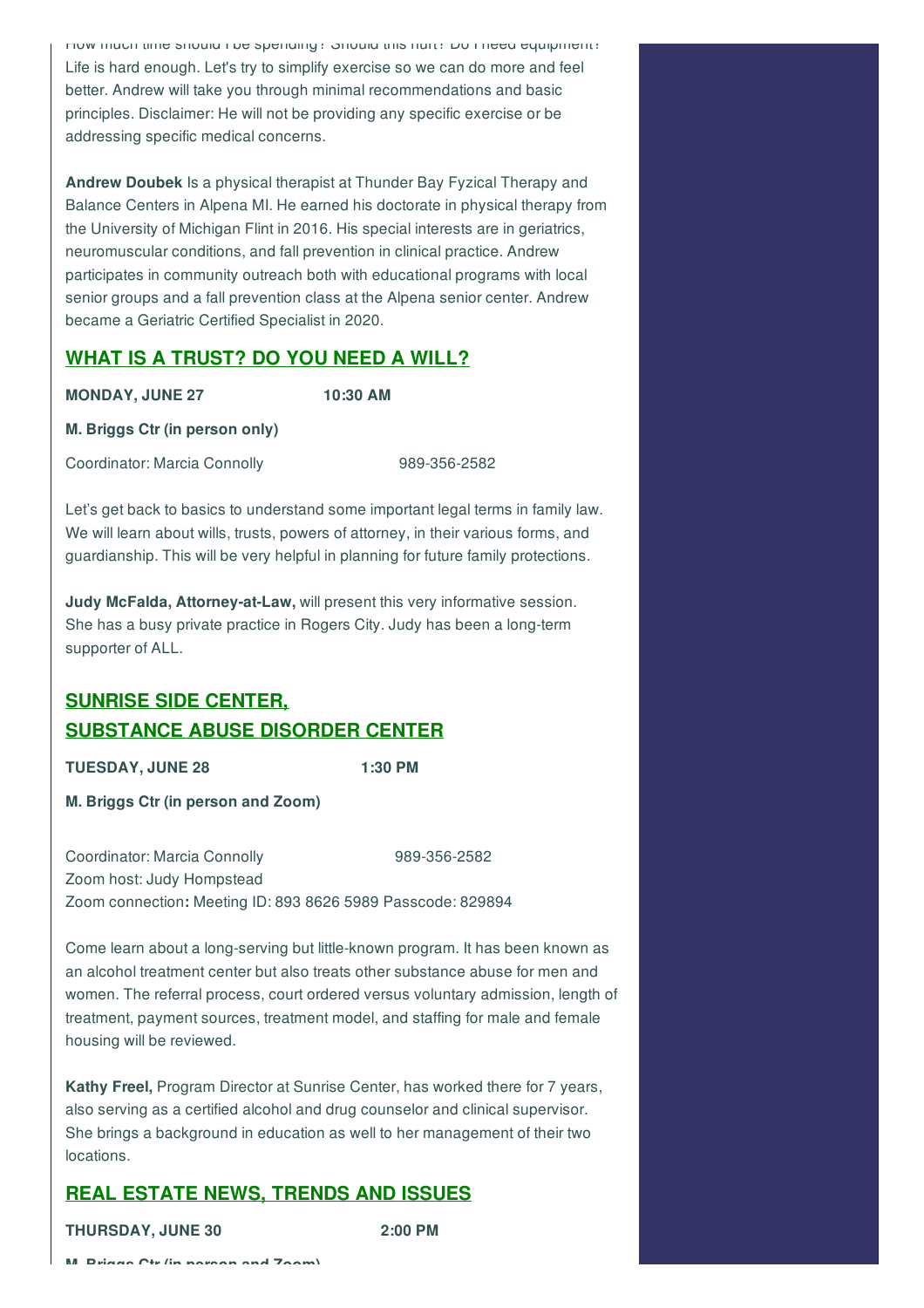#### **M. Briggs Ctr (in person and Zoom)**

Coordinator: Linda Jewell Phone: 989-340-1137 Zoom host: Judy Hompstead Zoom connection**:** Meeting ID: 840 3067 1273 Passcode: 760848

**Lori Stephan**, voted Alpena's favorite Realtor and Real Estate Office multiple times, would be the first to agree that this is not your "normal real estate market" these days. She will address how to navigate your way through escalation clauses, appraisal guarantees, inspection waivers and other real estate issues specific to the current market. Lori will talk about how to get the most for your money whether buying or selling. What is a Matterport tour? Let her walk you through one of her listings which can be done in the comfort of your own home. What will an appraiser look for? How do you get the top value for your home? Why do you need Digital Signature capability? More than ever you need a Realtor to navigate through the legal terms and issues that are happening.

**Lori Stephan** is Broker/Owner of Real Estate One of Alpena, Real Estate One Hubbard Lake Branch, REO Northeast in Oscoda, REO Northeast in East Tawas and Stephan's Referrals. Lori was born and raised in the Alpena area where she has been licensed for 30 years and opened her own office 15 years ago. She and husband, Paul raised their four sons here. She has been voted Alpena's favorite Realtor and Real Estate Office many times and also awarded Top Broker of the year for sales numerous times.

Back to the Top

# **GAMES AND CARDS**

### MEXICAN TRAIN EXPRESS DOMINOES

. . . . . . . . . . . . .

TUESDAYS, June 7,14,21,28 9:30 AM to 11:30 AM

#### **M. Briggs Ctr**

Coordinator: Eileen Wikaryasz Phone: 989 340 0608

Ready for a fun, addictive and fast-moving game that has lots of surprising twists and turns? Join us for Mexican Train Express! You may join our class any time during the year.

## PINOCHLE

#### **WEDNESDAYS, June 1,8,15,22,29 12:30 PM TO 3:00 PM**

M. Briggs Ctr

Julie Byrnes is inviting you to join her and others in single deck Pinochle on Wednesdays in June.

## CONTRACT BRIDGE

FRIDAYS, June 3,10,17,24 12:30 PM to 3 PM

**M. Briggs Ctr**

This is an ongoing group of varied players who welcome any players at any time.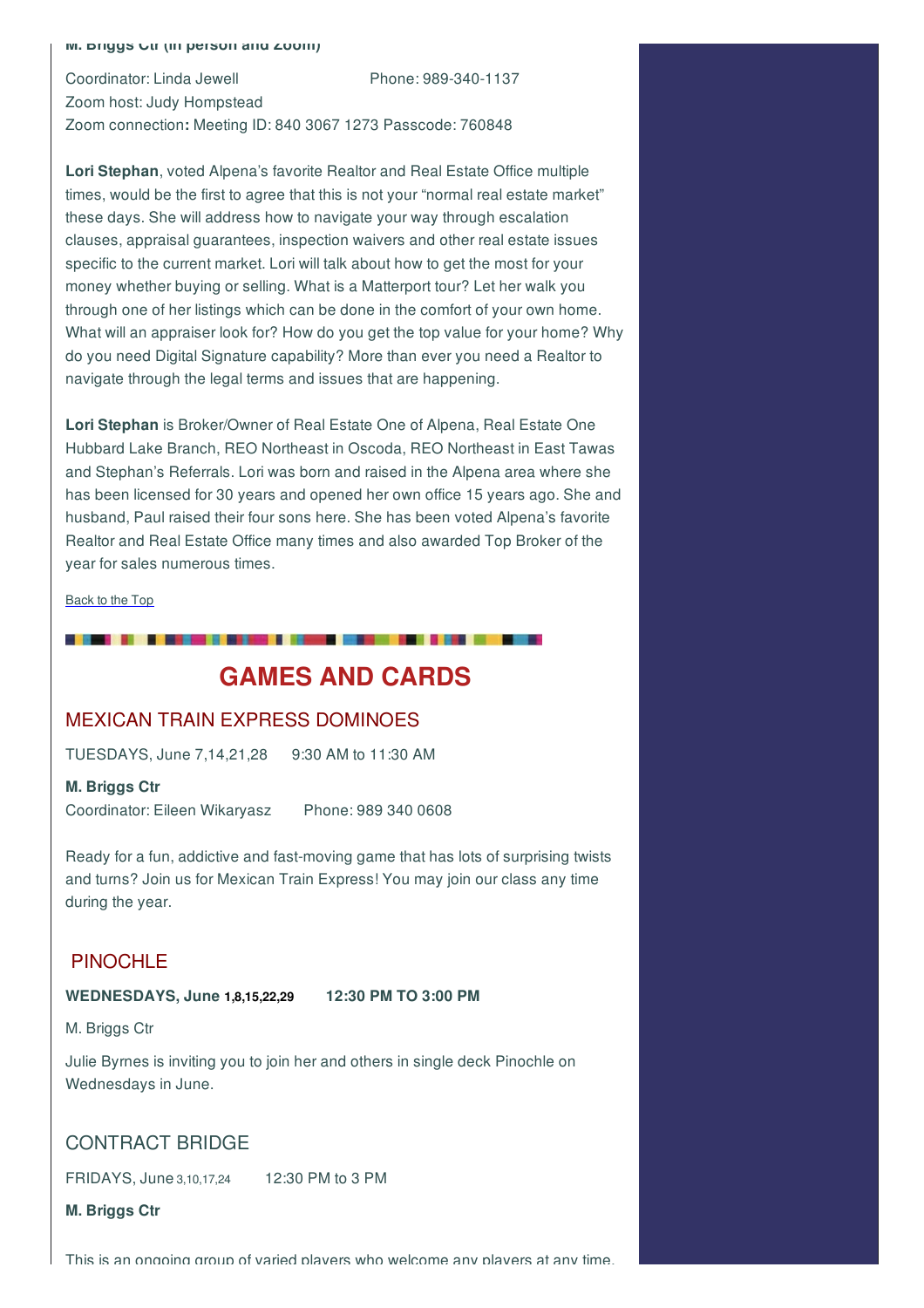This is an ongoing group of varied players who welcome any players at any time. We are a teaching class but we also welcome experienced players.

# ONGOING PROGRAMS

# **PICKLEBALL at the APLEX**

MONDAY, WEDNESDAY AND FRIDAY 9 AM TO 11 AM

Pickleball continues. Call the Aplex for additional information: (989) 354- 6164 Aplex fees apply.

# **SQUARE DANCING**

**FRIDAYS, JUNE 3,10,17,24 4:00 TO 6:00 PM M. Briggs Ctr Coordinator: Katie Taylor 803 292 96133**

#### **Great exercise for the body and the brain!**

Come brush up on your Mainstream and Plus dancing. Lessons will be held for experienced dancers on Fridays, from 4-6 PM at the Madeline Briggs Center starting June 3, 2022. Fabulous caller Dave Boggs, of Desert Aire, Washington, will be reviewing Mainstream calls and teaching and reviewing Plus calls**.**

#### **No partner, no problems – Singles are very welcome!**

Those who want to start beginning lessons can find beginning lessons for the summer being taught in Presque Isle**. These lessons are not an ALL sponsored event.** For more information on these lessons contact Glenn Taylor at gxtaylor11@gmail.com

Back to the Top

# **Did you miss one of our programs?**

Check out the *new* offerings on **YouTube.** https://www.youtube.com/channel/UCYc9USUpJ2nsQDsJSLO01Nw

- *The Key to Resilience* with Jackie Krawczak
- *Great Lakes Ghosts* with Jeff Thomas
- *Sheriff Charles Lynch Fund*
- *Introduction to Alpena's Combat Readiness Training Center* with Colonel Rossi
- *Why Not Open Borders Part II* with Olin Joynton
- *Dementia Friends—How to Be One* with BJ Sanders
- *Fatal Crossings—Lost Railroad Car Ferries of the Great Lakes* with Jeff Thomas
- *Speech Pathology Services in Alpena* with Devon Burke
- *Conservation Starts on Your Property* with Heather Rawlings
- **TO ACCESS:** go to associationoflifelonglearners.org